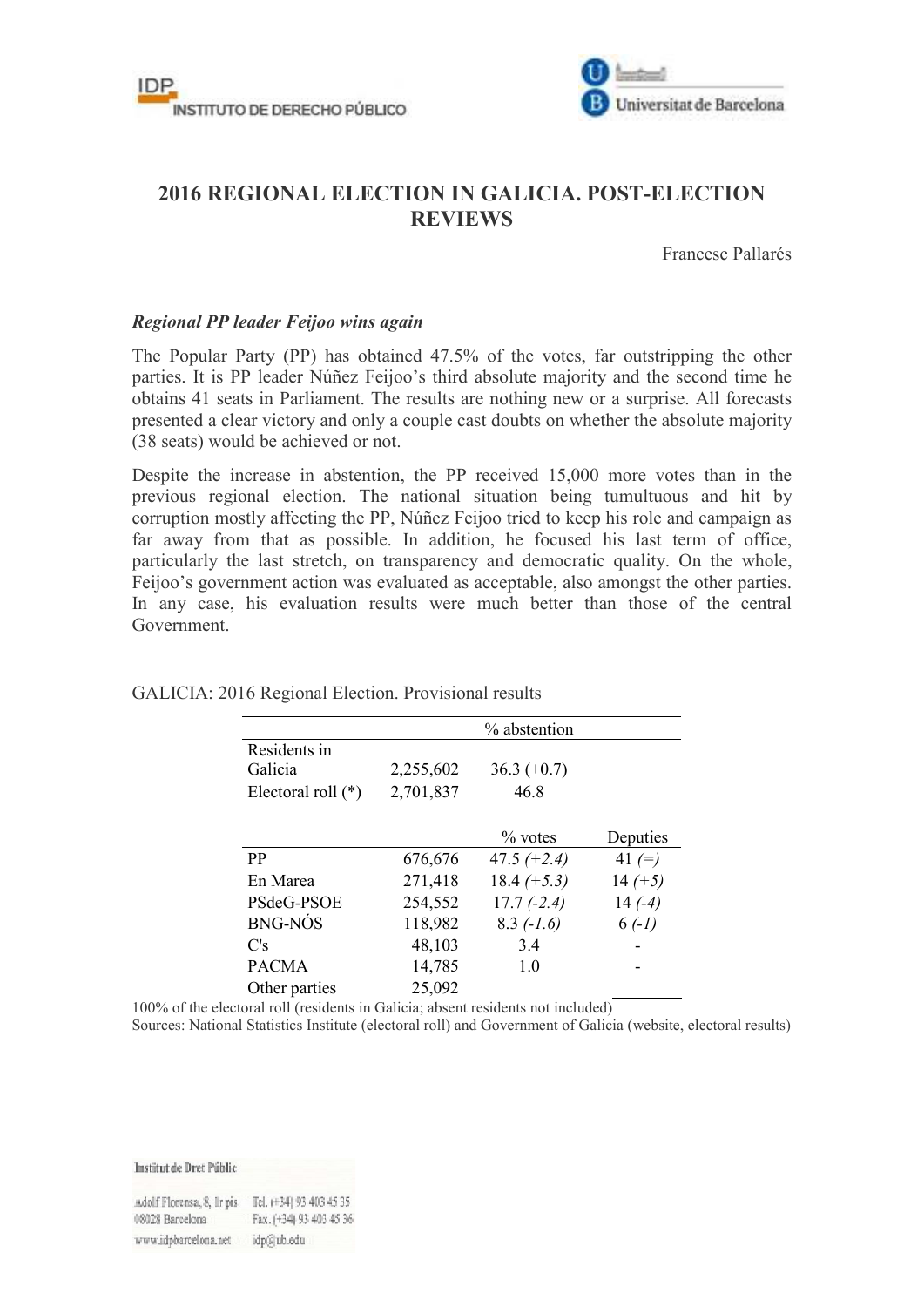



Now, can Feijoo take credit for the PP still being on top, even with a slight improvement? Or is this due to the absence of a credible alternative?

The PP has not had a credible opponent that could serve as an alternative. And when the alternative seemed to crystallize in 2005 suddenly supports started to fade away due to the crisis. It is true that the erosion was slow, but enough to entail the loss of… one seat! on behalf of the PP and to allow them to reach an absolute majority in the 2009 election. That was the end of the would-be left-wing two-party government.

The regional Socialist Party (PSdG), left-wing En Marea and nationalist BNG did not have any project or perspective in common that could differentiate them from future or potential partners but with a certain alignment of their programs. In the absence of a shared project these parties started to compete against each other. The scenario was not exciting but an obstacle to the necessary mobilization for change. The absence of an alternative always benefits the government.



\* In order to simplify the chart, the results of UCD, CDS, UPyD and C's have been accumulated under the name "Diver. Centro" (several parties – center, yellow line). The same has been done with PCE, IU, AGE, Podemos and En Marea (red line)<sup>1</sup>.

<u>.</u>

<sup>&</sup>lt;sup>1</sup> Translator's Note: "Gen" refers to general elections and "Aut" to regional elections. Institut de Dret Públic